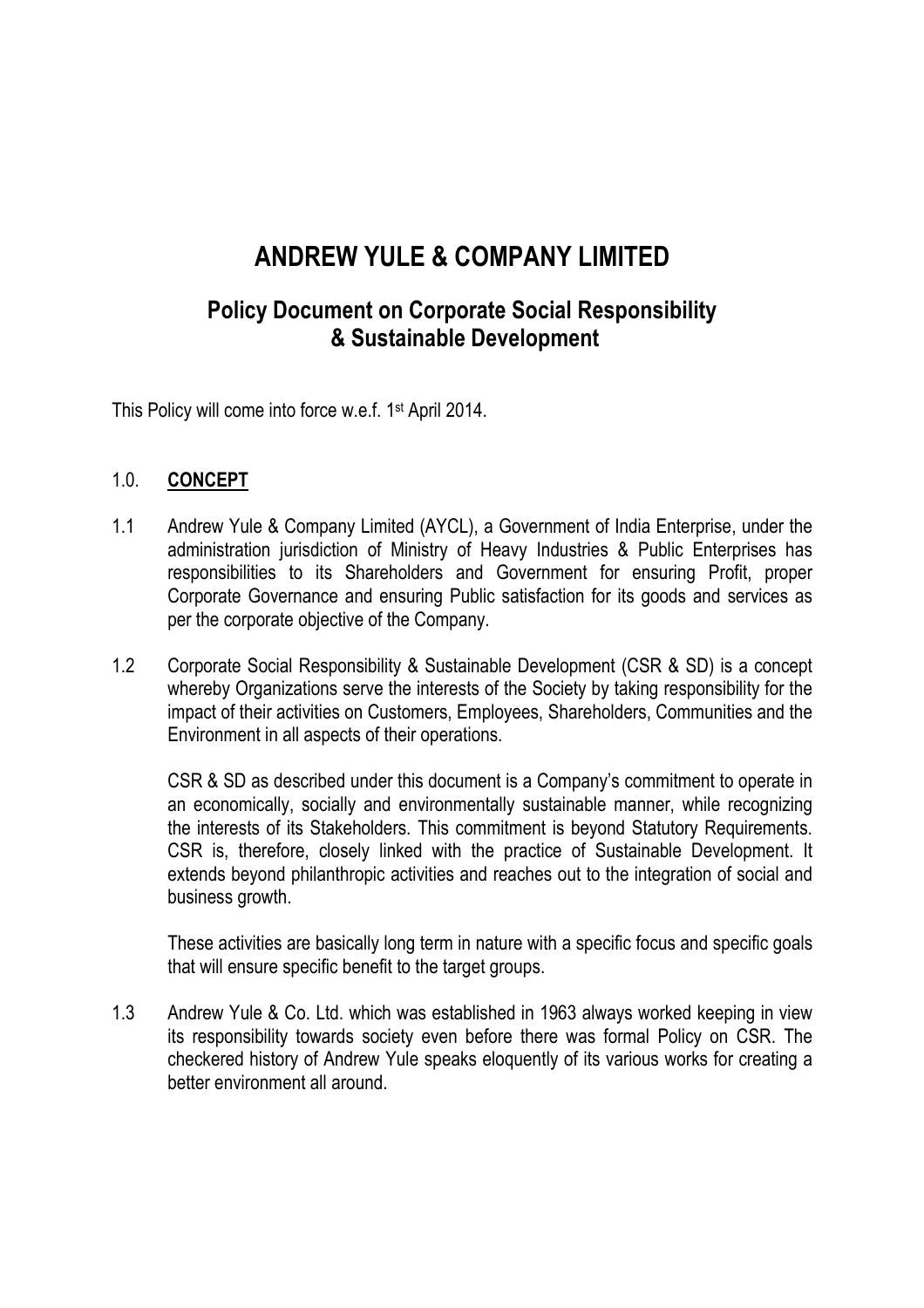- 1.4 Ethical conduct of business lies at the core of responsible business. To promote organizational integrity it is essential that premium is placed on individual probity of employees; transparency in all activities, dealings and transactions is encouraged; unethical, corrupt and anti-competition practices are discouraged; temptation of quick returns and marginal gains in business through questionable means is resisted; and, position and situation that give rise to possible conflict of interest are avoided. The corporate enterprises are expected to subject their performance to scrutiny and audit by external agencies and should resort to public disclosure of all information for the benefit of all stakeholders. The company will disclose their CSR and Sustainability initiatives in their website. A brief summary of CSR and Sustainability activities should also be included in their Annual Report.
- 1.5 Andrew Yule as a Socially Responsible Public Sector Enterprise would like to take initiatives to :
	- i) Promote organizational integrity and ethical business practices through transparency in disclosure and reporting procedures,
	- ii) Leverage green technologies, processes and standards to produce goods and services that contribute to social and environment sustainability,
	- iii) Contribute to inclusive growth and equitable development in society through capacity building measures, empowerment of the marginalized and underprivileged sections / communities,
	- iv) promote welfare of employees and labour (casual or contractual), by addressing their concerns of safety, security, professional enrichment and healthy working conditions, whether mandated or otherwise. However, expenditure on mandated activities cannot qualify for CSR's financial components.

# 2.0. PLANNING

- 2.1 The philosophy and spirit of corporate social responsibility and sustainability must be firmly ingrained in the policy of the company. The policy document is a road map for formulation of the actionable plans.
- 2.2 The CSR and Sustainability plans and strategy are linked to the overall business plan of the Organization. For easy implementation, long term CSR and Sustainability plans should be broken down into medium-term and short-term plans. Each plan must specify the CSR and Sustainability activities planned to be undertaken for each year, define the responsibilities of the designated authorities to be engaged in this task, and also prescribe the measurable and the expected outcome and social / environmental impact of such activities.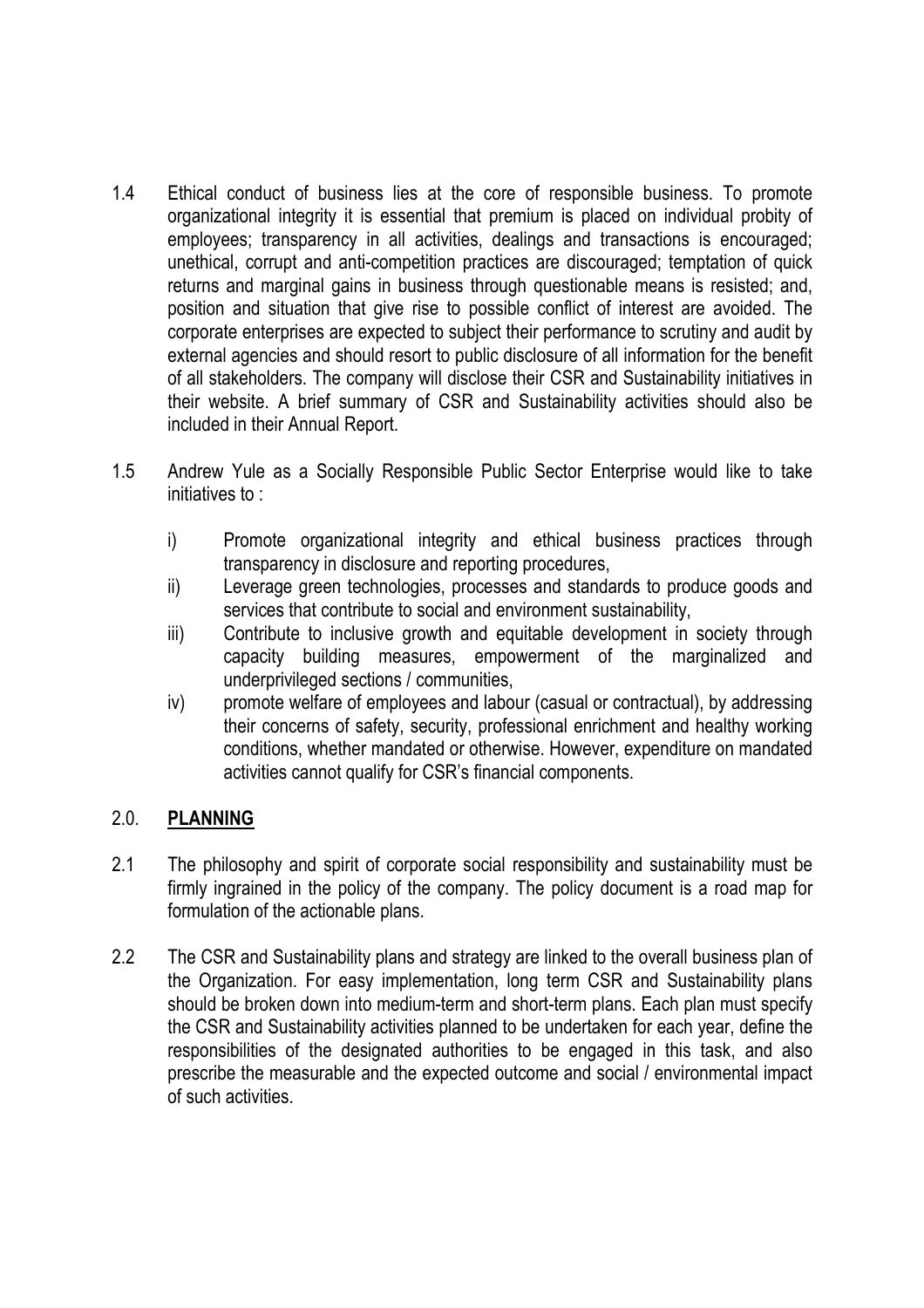- 2.3 The project allocated for CSR and Sustainability may be of short, medium and long term. The period of implementation of long term projects can extend over several years depending upon the expected outcomes / impact thereof. While planning for such long term projects the estimated total cost of each project need to be calculated and commit that amount for long term expenditure till the completion of the project. Each long term project would be required to be broken up into annual targets and activities to be implemented sequentially on a yearly basis, and the budget would have to be allocated and achievement of targets set for each successive year, till the final completion of the project.
- 2.4 From amongst the beneficiaries of CSR and Sustainability spend the stakeholders directly impacted by the operations and activities can rightfully stake a claim for attention before others. Such stakeholders are generally located in the periphery of commercial operations of the Company. The corporate social responsibility of the company towards these stakeholders extends beyond its legal obligation. For this reason, priority to these stakeholders could be considered while framing the CSR and Sustainability projects and preferences to be given to the project in the periphery of its commercial operations.
- 2.5 Locating the CSR and Sustainability projects near its commercial / production units provides an opportunity to the company to connect with the people, environment and other stakeholders closely impacted by its commercial operations. Besides, it makes it easier for the company to mobilize resources required for the execution of CSR and Sustainability projects. Moreover, it offers the advantage of exercising regular oversight from close quarters over the progress in the implementation of planned activities.
- 2.6 However, the Company may locate its CSR and Sustainability projects in any backward area of the country.
- 2.7 A decision first on the location / site of the CSR and Sustainability project may sometimes restrict the choice in the range and type of activities that it may be desirous of undertaking in that area. Therefore, rather than have a preference for location influence the choice of CSR and Sustainability activity should be based on its resource capability, determine the most suitable location of the CSR and Sustainability activity / project. However, while exercising preference of a particular location the interest of the stakeholders who are directly impacted by their commercial activities should not be ignored.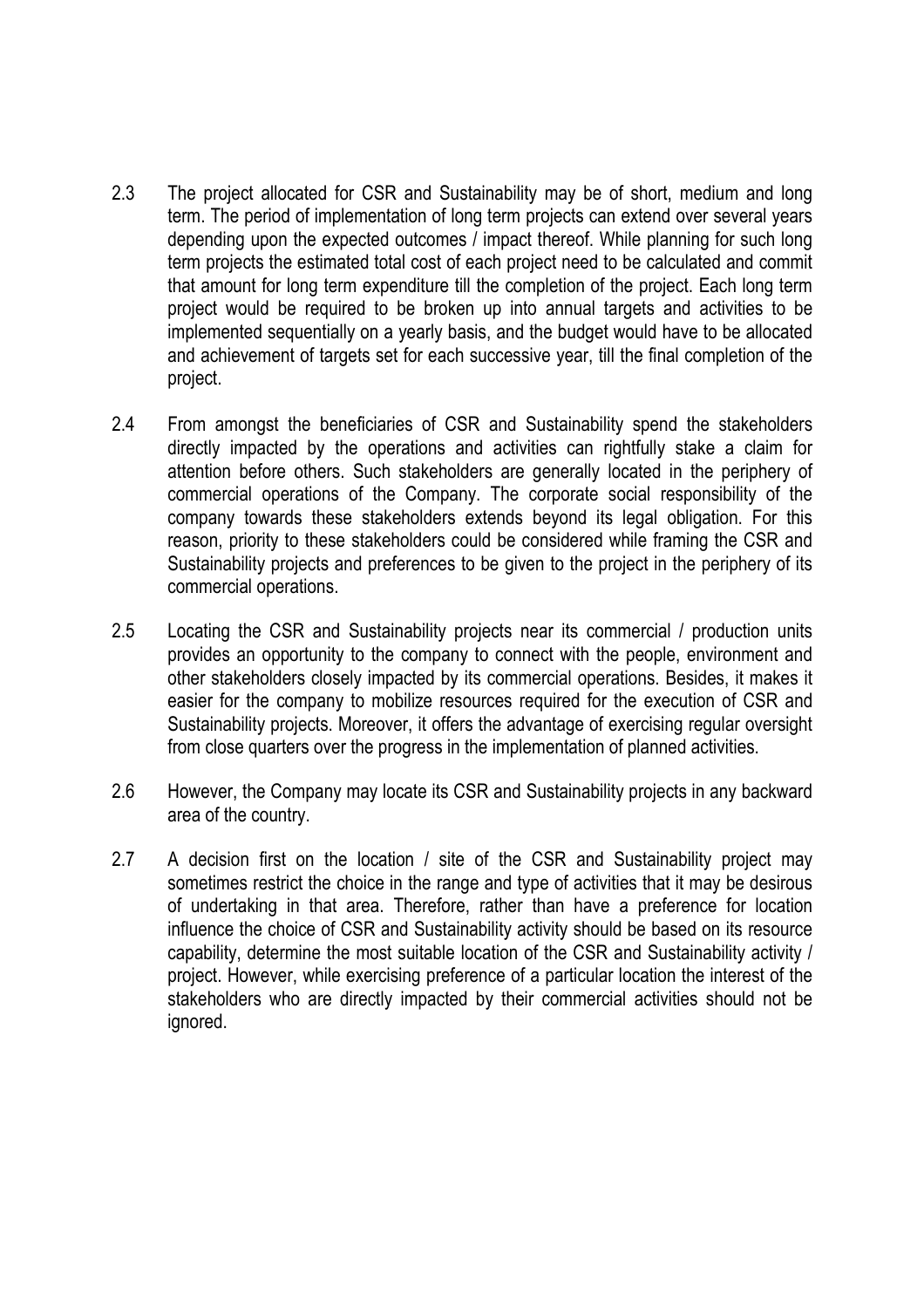- 2.8 It is made clear that ad-hoc / one time / philanthropic activity, which does not contribute in any way to social value creation / environment protection or sustainable development should form a part of CSR and sustainability activities. Mere contribution to philanthropic, charitable and other organizations would not be considered a valid CSR activity. The only exception being contributions made for natural calamities / disasters and for meeting the emergency needs of employees of sick and loss making CPSEs in distress, not provided for under existing pay revision / wage settlement arrangements will consider as a valid CSR expenditure.
- 2.9 Although its possibility to select the CSR and Sustainability project from a vast range of available options, priority should be accorded to the activities pertaining to (i) inclusive growth to several weaker section of society and the backwards districts of the country and (ii) environmental sustainability. Hence, it will be mandatory to select one project in each of the two categories of CSR and Sustainability activities mentioned above.
- 2.10 In the first category of activities mentioned in the para above, CSR and Sustainability should focus on :
	- (a) Capacity building;
	- (b) Skill Development and infrastructural development for the benefit of the marginalized and under privileged sections of the local communities and also in the backward regions so that avenues are created for their employment and income generation, and they also experience empowerment and inclusion in the economic mainstream.
- 2.11 In the second category of activities mentioned above, the company will have to plan for environmental sustainability and take up projects for water, waste or energy management, promotion of renewable sources of energy, biodiversity conservation etc. Project for reduction, re-use and recycle or waste materials, rain-water harvesting and replenishing the ground water supply, protection, conservation and restoration of ecosystem, reduction of carbon emissions through energy efficient and renewable energy technologies, greening the supply chain, and innovation in products and services which have clear and tangible impact on environmental sustainability fall under this category of activities.
- 2.12 Preservation and promotion of heritage, art, music and culture in keeping with Indian tradition will form a valid CSR activity and therefore planning process should keeping in mind the local needs, incorporate these aspects suitably.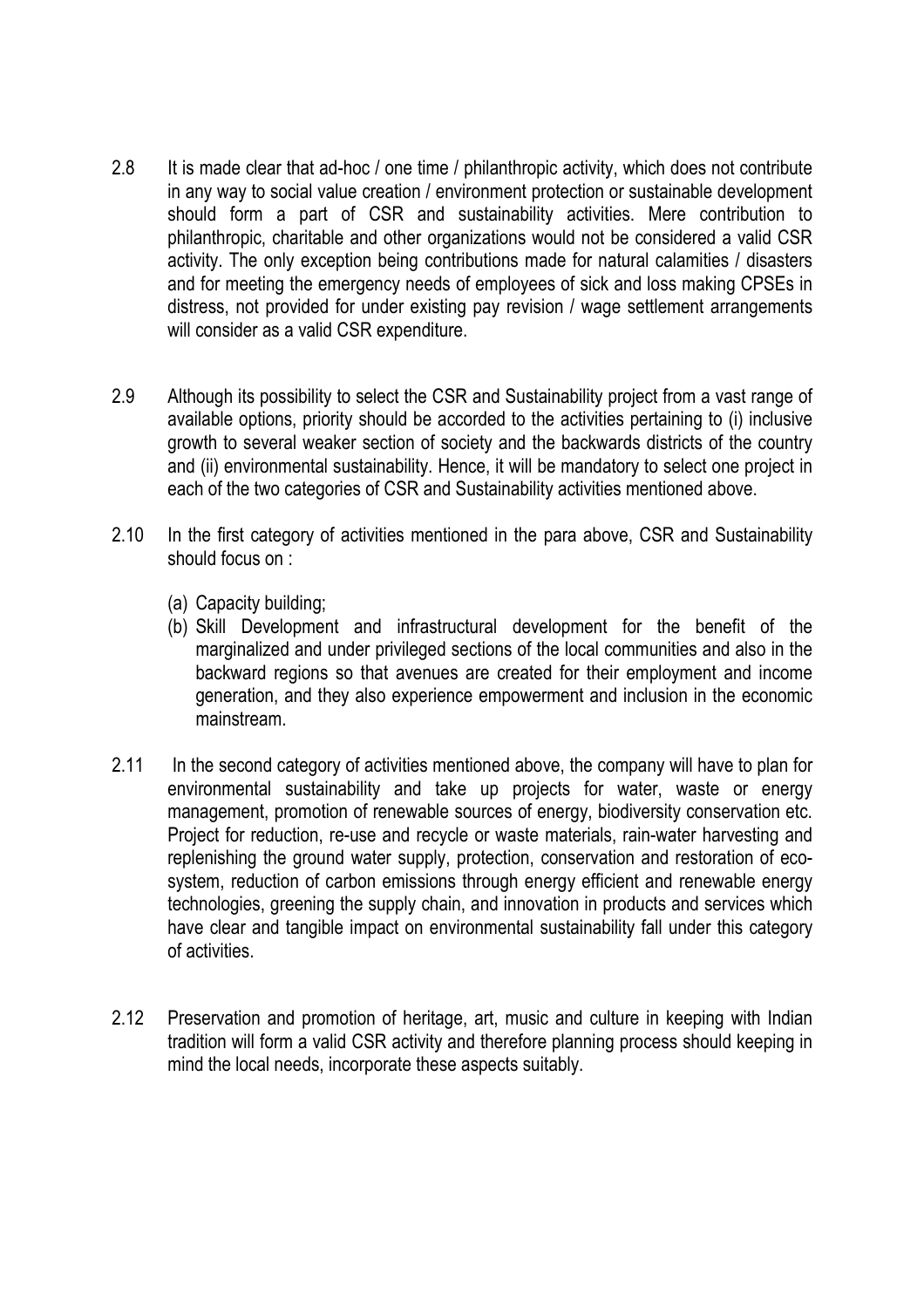- 2.13 The Company if possible can take project jointly with other Public Sector Companies and pool their resources and take up projects which have greater, wider and long lasting visible impact.
- 2.14 Reputed and recognized, not-for-profit institutions which have the expertise and professional competence for conducting training, skill development and other capacity building activities that promote inclusive growth and sustainable development can be supported through CSR and Sustainability activities.
- 2.15 Documentary and other record of the progress made or success achieved in implementing these projects / activities should also be meticulously maintained for the purpose of audit, and for Sustainability reporting and disclosure to all stakeholders.
- 2.16 Ultimately, a decision regarding the selection of CSR and Sustainability activities and the site of its location, and the budgetary and other resource allocation for its implementation, is the sole discretion of the Board of Directors of the Company. It is for the management and Board of Directors to take into consideration the resource capabilities the expectations of the key stakeholders, the expected social, economic and environmental impact of the planned activities and then take a carefully calibrated decision with regard to CSR and Sustainability project and its location.
- 2.17 Based on the above, the main focus are identified by the Company are for :

Category (I)

- (a) Skill Development;
- (b) Drinking Water facility;
- (c) Adaptation of Villages;
- (d) Income generation project for women and people from weaker section of the Society;
- (e) Skill training Entrepreneurship Development for the youth;
- (f) Education and Skill Development for handicapped people.
- (g) Education for under-privileged children

Category (II)

- (a) Sustainability, Energy from Bio-waste;
- (b) Rain-water harvestation;
- (c) Renewable Energy;
- (d) Forestation
- 2.18 Selection of activities under CSR and SD Project will be made to ensure that the benefits reach to the smallest unit i.e. Village, Panchayat, Block or District depending upon the operation and resource capability of the Company.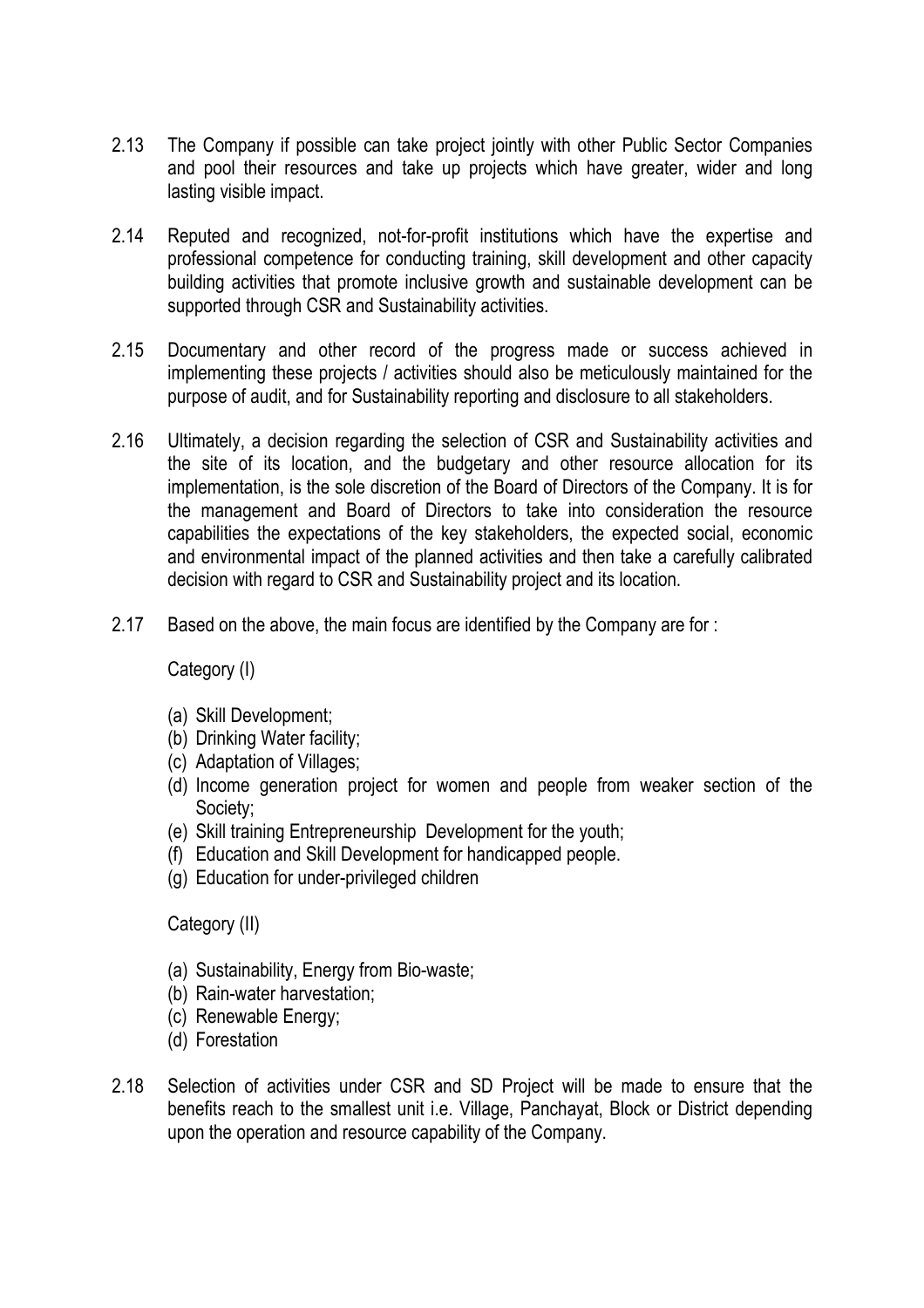- 2.19 The approach to CSR and SD will be based on a long-term sustainable approach. The Project Management and Monitoring Skills available with the Company will be shared with the NGOs and the local administration by training and setting up required structures and systems.
- 2.20 As total CSR and SD budget is below Rs. 1 Crore no base line survey is contemplated at this stage. However, base line survey will be taken up once the targeted expenditure on CSR and SD will cross Rs. 1 Crore.

#### 3.0. FINANCIAL COMPONENT

3.1. Every year the Company shall with the approval of its Board of Directors make a budgetary allocation for CSR and Sustainability activities / projects for the year. The budgetary allocation will be based on the profitability of the company.

As per Section 135 of the Companies Act the Board shall ensure that the Company spends in every financial year at least 2% on average net profit of the Company made during the three immediately preceding financial year in pursuance of its Corporate Social Responsibility Policy provided that Company was given preference to the local areas around its operational areas for spending the amount earmarked for CSR activities. If the Company fails to spend such amount the Board shall in its report made under Clause o of Sub-Section 3 of Section 134 specify the reasons for not spending the amount.

3.2. The budget allocated for CSR and Sustainability activities / projects planned for each financial year is expected to be spent within that year. If due to some reason, the budget of a year remains unutilized, the same would not lapse. Instead, it would be carried forward to the next year for expenditure on CSR and Sustainability activities, which were planned for implementation in the previous year, but could not be completed due to some reason. The reason for not being able to spend the entire budget on CSR and Sustainability activities as planned for that year should be disclosed and shall make every endeavour to spend the unutilized budget within the next two financial years. In case the Company is unable to spend the unutilized budge within the next two years the unspent amount would be transferred to a "Sustainability Fund" to be used for CSR and Sustainability activities. This 'Sustainability Fund' would be created separately.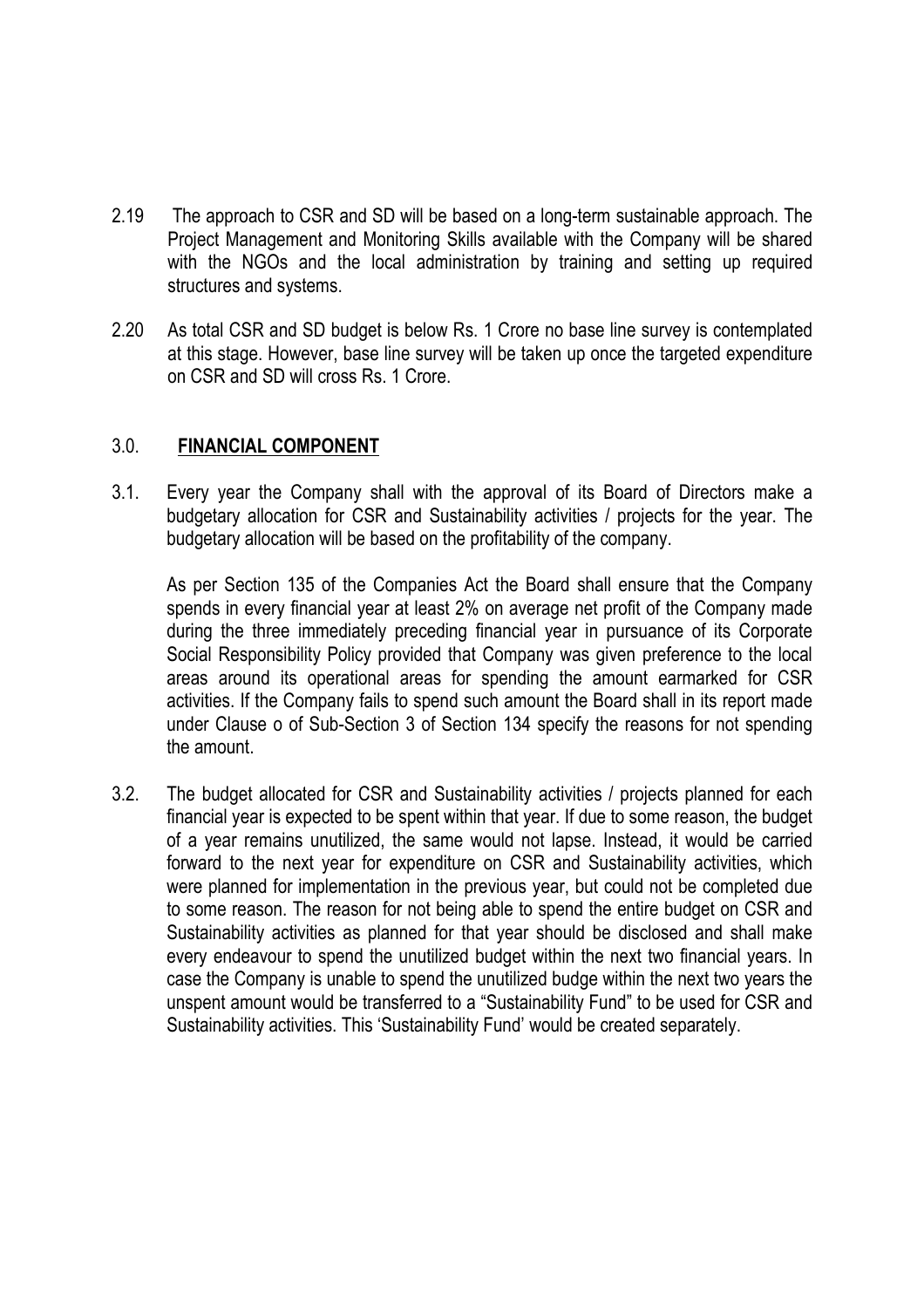- 3.3. Upto 5% of the annual budget for CSR and Sustainability activities has to be earmarked for Emergency needs, which would include relief work undertaken during natural calamities / disasters, and contributions towards Prime Minister's / Chief Minister's Relief Funds and/or to the National Disaster Management Authority. Such contributions would count as valid CSR and Sustainability activities. Also, Company may utilize this portion of CSR and Sustainability budget, or part thereof, to provide humanitarian assistance to the employees of other sick and loss making CPSEs whose employees are drawing salary / wages that are at least two pay revisions/wage settlements behind the current one and are in real distress and in need of emergency aid for survival. For this, the approval of the Board of Directors and the Administrative Ministry / Department would be required. In exceptional circumstances, supported by reasons recorded in writing and approved by the Administrative Ministry, the budgetary allocation under the provision of Emergency needs can be enhanced by 5% of the budget allocated for CSR and Sustainability activities in a particular year. However, such enhancement should not become a regular feature.
- 3.4. The Company will have 5% of their annual budget of CSR and Sustainability activities to meet the Emergency needs as specified in the para above. In case this amount is not utilized in the year of its allocation, it would be carried forward to the next year for CSR and Sustainability projects, which if not spent within two years would be transferred to the Sustainability Fund.
- 3.5. Generally, the employees of the Company should not be the direct beneficiaries of the activities undertaken with the budget allocated for CSR and Sustainability initiatives in any given year. However, an exception can be made in case of schools, hospitals, training institutes and other such infrastructure which are created primarily for environment protection and/or for the benefit of underprivileged communities, deprived sections and the society at large, but the facilities of which are availed by the employees of the Company and their families also, provided that the latter category does not constitute more than 25% of the total number of beneficiaries of such facilities. The capital cost involved in the creation of such facilities and the annual cost incurred on the maintenance of such infrastructure can be borne from the CSR and Sustainability budget of the company.
- 3.6. The expenditure incurred on baseline survey / need assessment study, on capacity building programs such as training, workshops, seminars, conferences, etc. and on corporate communication strategies for engagement of all stakeholders, whether internal or external, to implement the CSR and Sustainability agenda of a company, would be accounted for as CSR and Sustainability expenditure from the budget allocated for this purpose.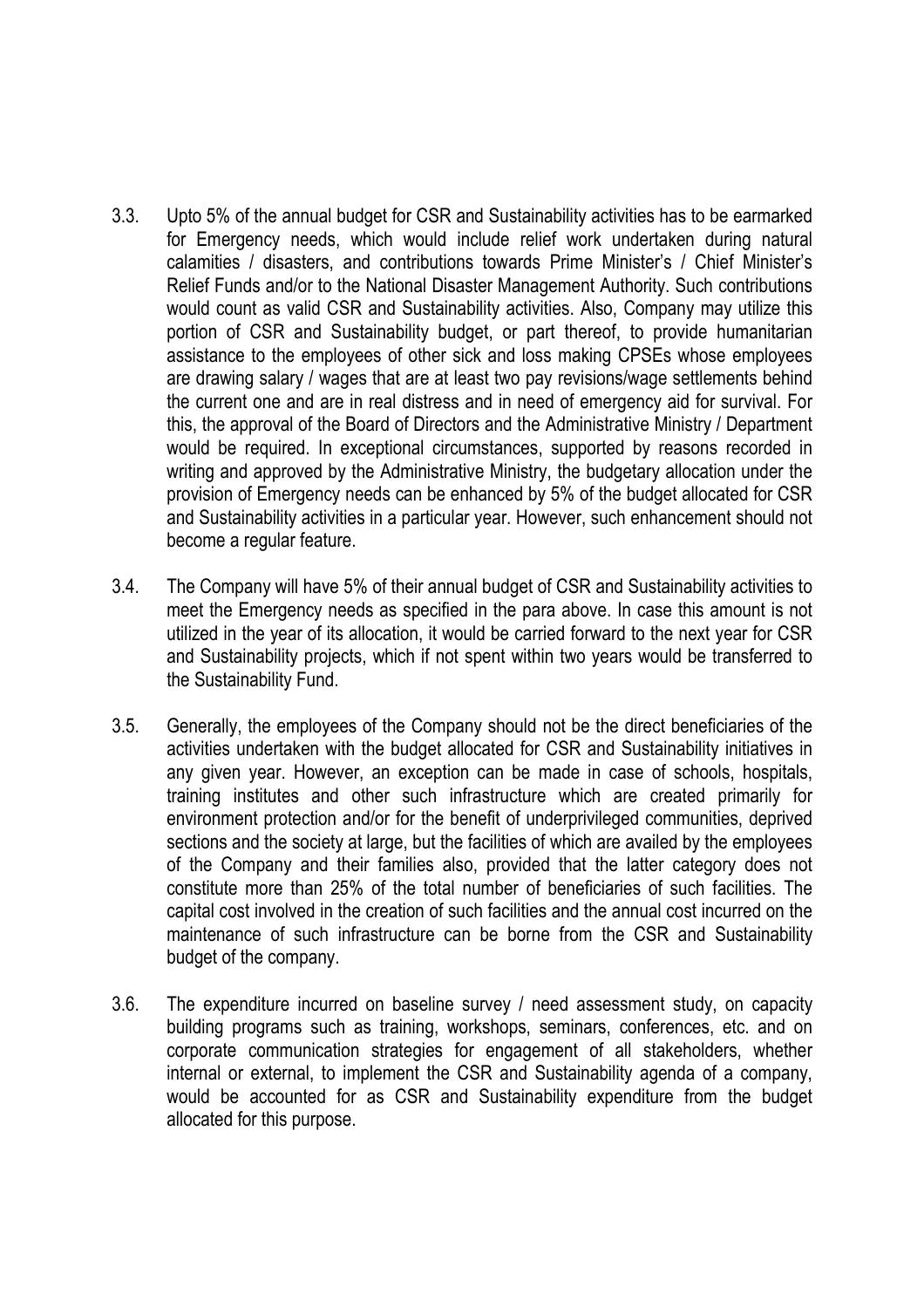### 4.0. IMPLEMENTATION AND MONITORING

- 4.1. The company will have a board level committee consisting of three or more Directors out of which at least one Director shall be independent Director. The Board level committee headed by either Chairman or Managing Director or an Independent Director who will oversee the CSR and Sustainability policies of the company and assist the Board of Directors to formulate suitable policies and strategies to take the CSR and Sustainability agenda of the company forward in the desired direction.
- 4.2. To facilitate co-ordination of CSR and Sustainability initiatives the company will appoint a fairly senior Offficer not less than one rank lower to the Board level as Nodal Officer. The designated nodal officer is expected to have a team of officials to assist him which will in no detract from the importance of CSR and Sustainability work in which all the supervisory staff in all the departments would be continuously engaged in. The composition of the team of officials constituted to assist the Nodal Officer is to be decided by the Board of Directors, or the Board level Committee.
- 4.3. The CSR and Sustainability activities will be monitored by a Group of Officials who will function as a Implementation Committee which will be headed by a Director who is also a member of the Board level Committee.
- 4.4. In case of Board level Committee on CSR and Sustainability is neither headed by the Chairman and/or the Managing Director, or by an Independent Director, and in case an Independent Director is not a member of this Committee, the Company would still have to allocate budget for CSR and Sustainability activities ever year, depending upon the profitability criteria as mentioned above. However, in such cases the entire amount allocated for CSR and Sustainability would be transferred to 'Sustainability Fund'.
- 4.5. The CSR agenda of the Company is essential mandate of the Company to conduct its business in a socially responsible way by maintaining high level of organizational integrity and ethical behavior; conforming to the expected standards of transparency in reporting and disclosing its performance in all the spheres of its activities; demonstrating concern for the welfare of its employees; adopting production methods, commercial operations and management practices that promote social and environmental sustainability; and, retaining the trust and confidence of the investors and shareholders by matching its financial performance with equally commendable achievements in nonfinancial parameters.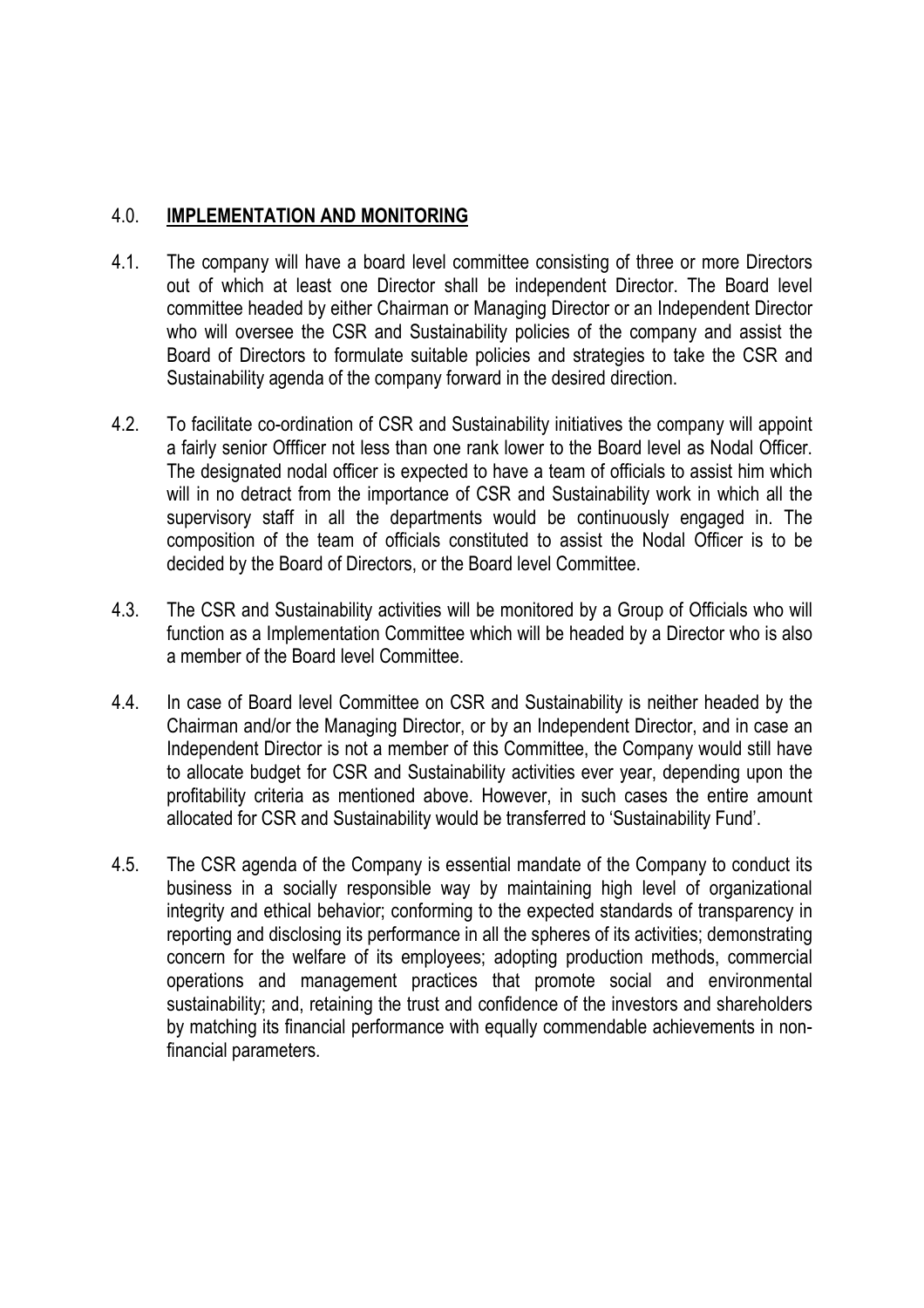- 4.6. The Company shall take steps to implement the CSR agenda within the organization through its active involvement of the employees, who are important internal stakeholders. As CSR and Sustainability policies are expected to permeate into all the processes and activities of a company, the collective and united effort of all the employees, including the active involvement of the top management, is a sine qua non for the success of CSR and Sustainability policies of this kind. For the CSR agenda to be internalized in the organization the employees at all levels, in all departments of the company need to sensitize to the need for conducting business in a manner that is economically, socially and environmentally sustainable. This involves devising internal communication strategies to spread awareness of CSR and Sustainability amongst the employees.
- 4.7. CSR and Sustainability policy of a company also addresses the concern of the external stakeholders – those who are directly impacted economically, socially, or environmentally by the operations and activities of the company, and also those who may not be directly impacted, like communities and society at large. CSR and Sustainability policy at this level generally addresses the social, economic and environmental concerns of society, and implementation of this policy requires selection of activities / projects, which, as mentioned in the previous chapter, are generally for inclusive growth of society and environmental sustainability.
- 4.8. Activities which are selected under CSR and Sustainability agenda for external stakeholders should, as far as possible, be implemented in a project mode, which entails charting the stages of execution in advance through planned processes, with mobilization of pre-estimated quantum of resources, and within the allocated budgets and prescribed timelines. It also involves assigning clear responsibility and accountability of the designated officials / agencies who are entrusted with the task of implementation.
- 4.9. At times, implementation of CSR and Sustainability projects requires specialized knowledge and skills. Public Sector companies normally do not have such in-house expertise, the wherewithal, and dedicated staff to carry out this task. Therefore, in such cases Company should seek the services of external specialized agencies for the implementation of such CSR and Sustainability projects.
- 4.10. However, where the planned CSR and Sustainability activity can be taken for implementation with its own man power and resources if it feels confident of its organizational capability to execute such projects. In such a case it is advisable that monitoring is done by an external agency. In any case evaluation must always be assigned to an independent external agency for the sake of objectivity and transparency.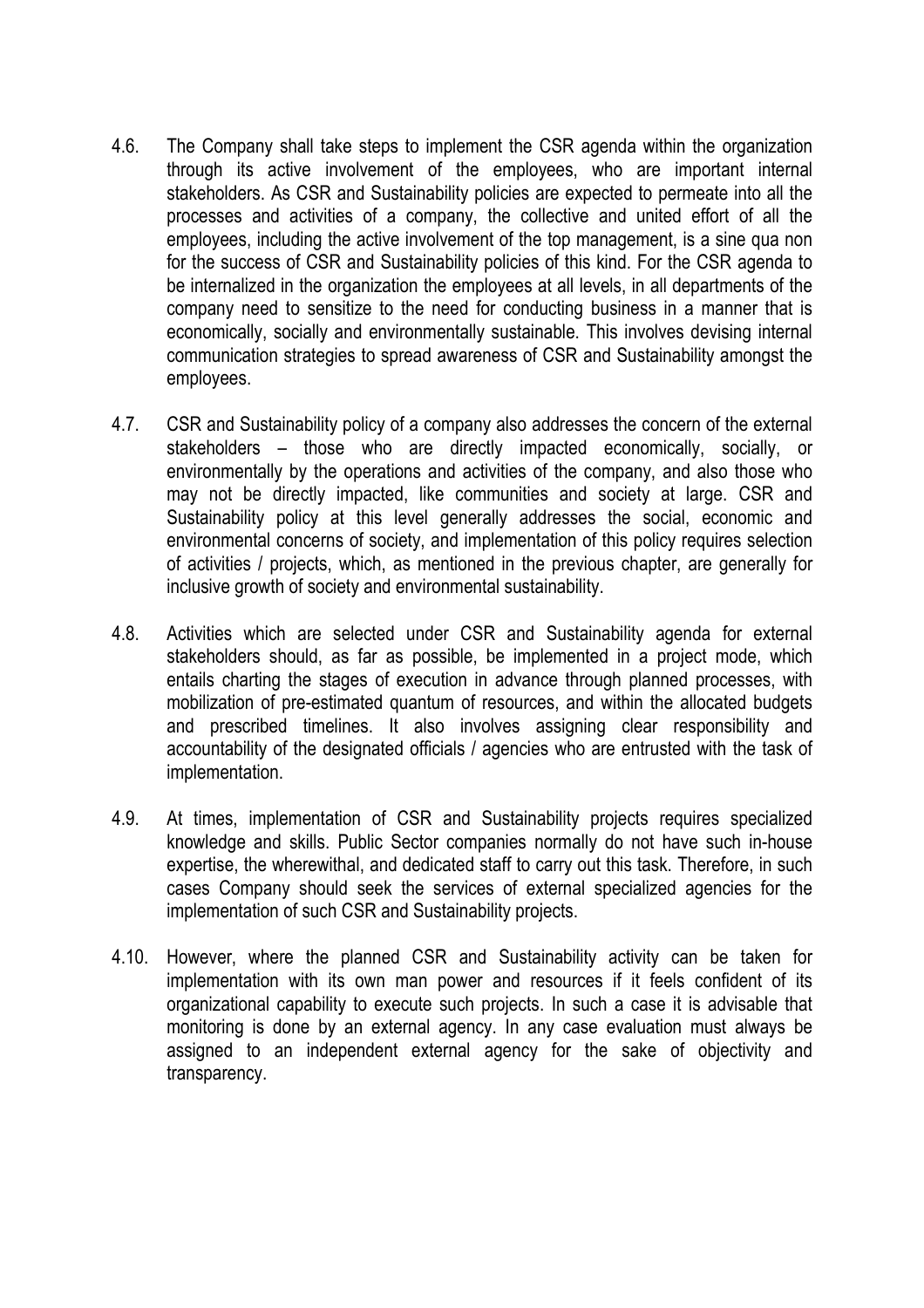- 4.11. While engaging or partnering with external agencies, care should be exercised in selecting only such specialized agencies which have the necessary capabilities and expertise to implement the CSR projects. The credentials of reliability, integrity and professional competence of such agencies should also be verified. Specialized agencies may include Government departments, semi-government, or non-government organizations (NGOs) autonomous organizations, professional consultancy organizations, registered Trusts / Missions, community based organizations, self-help groups, not-for-profit organizations, local bodies such as Panchayati Raj Institutions, academic institutes, etc. Engagement of external specialized agencies / NGOs is the discretion of the Company.
- 4.12. In implementing their CSR and Sustainability policies, companies should extend their reach and oversight to the entire supply-chain network to ensure that as far as possible the suppliers, vendors, service providers, clients, and partners are also committed to the same principles and standards of corporate social responsibility and sustainability as the company itself.
- 4.13. Company are encouraged to join hands and pool their resources for undertaking projects jointly with other CPSEs / Govt. agencies for long-term mega projects for greater social impact. Co-ordinated efforts of companies can scale up the projects in terms of their size and socio-economic impact, with optimal utilization of resources of each participating entity, and also accelerate the pace of development, especially of the backward regions.
- 4.14. Monitoring of CSR & Sustainability project goes currently with implementation. Monitoring is essential to assess if the progress is on expected lines in terms of timelines, budgetary expenditure and achievement of physical targets. Monitoring should be done periodically with the help of identified key performance indicators; the periodicity being determined largely by nature of performance indicators. However, if felt necessary external agency may be appointed for monitoring purpose.
- 4.15. To exercise constant oversight over the implementation of CSR and Sustainability activities the Company should appoint a Sr. Officer not less than one rank lower to the Board level, who will function as a Nodal Officer, with any suitable designation as decided by the company. The designated Nodal Officer will regularly submit reports regarding the progress relating to the CSR and Sustainability activities to the Implementing Committee which in turn will be forwarded to the Board level Committee. Board level Committee will submit their report to the Board of Director for their information. The Board level Committee and the Implementation Committee will constitute the two- tier organizational structure within the organization to steer the CSR and Sustainability agenda of the company.